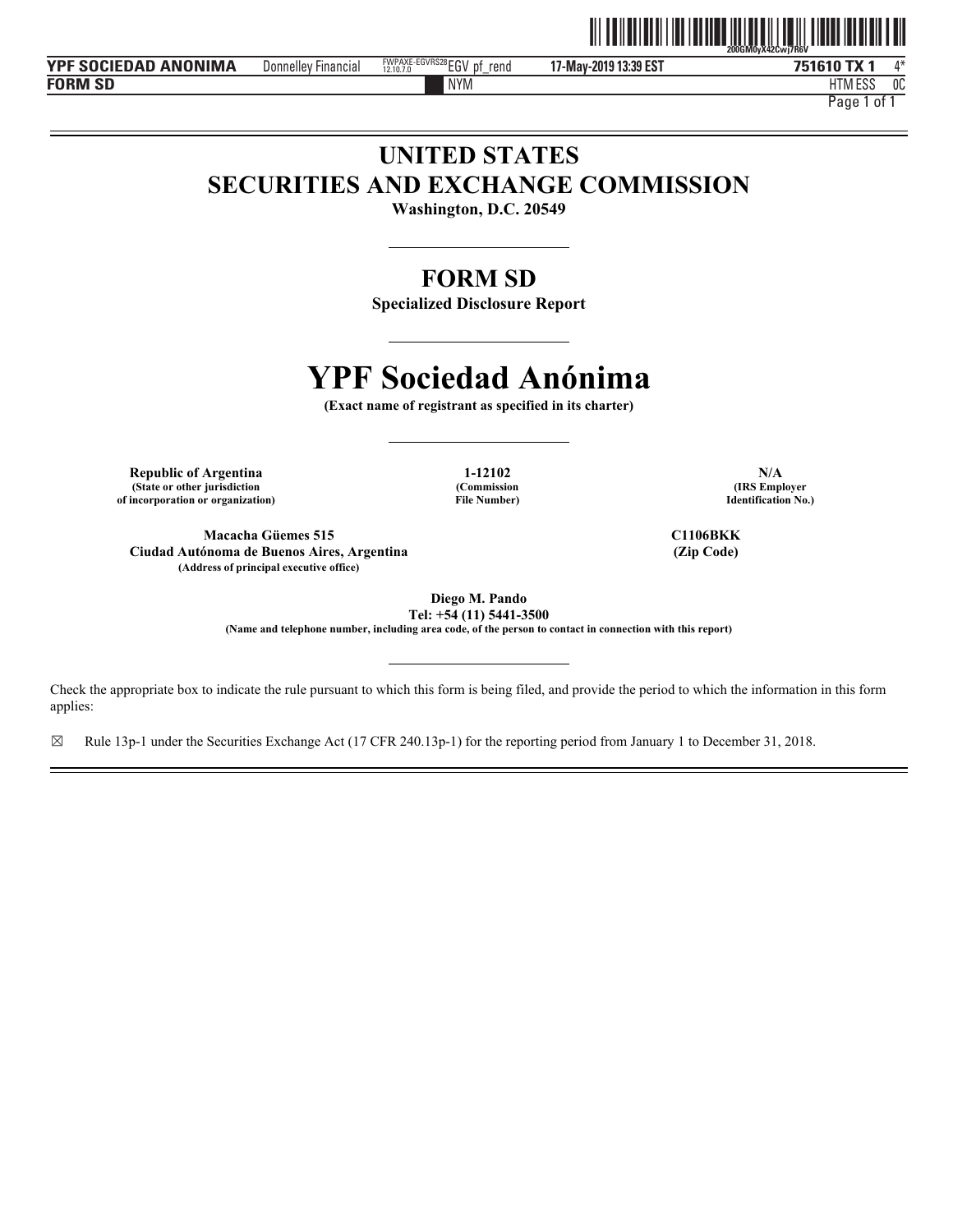|                                 |                        |                                                    | 200GM0yX42CwkJgg}     |                             |  |
|---------------------------------|------------------------|----------------------------------------------------|-----------------------|-----------------------------|--|
| <b>ANONIMA</b><br>YPF SOCIEDAD. | Donnelley<br>Financial | FWPAXE-EGVRS28 EGV<br>rend<br>рt<br>12.10.7.0<br>- | 17-May-2019 13:39 EST | ግ*<br>751610 TX 2           |  |
| <b>FORM SD</b>                  |                        | <b>NYM</b>                                         |                       | 11788000<br>0C<br>H I M ESS |  |
|                                 |                        |                                                    |                       | Page<br>0t                  |  |

ˆ200GM0yX42CwkJgg}Š **200GM0yX42CwkJgg}**

#### **Section 1 – Conflict Minerals Disclosure**

#### **Item 1.01 Conflict Minerals Disclosure and Report**

This report for the year ended December 31, 2018 is presented to comply with Rule 13p-1 under the Securities Exchange Act of 1934 (the "Rule"). The Rule was adopted by the Securities and Exchange Commission (the "SEC"), to implement reporting and disclosure requirements related to conflict minerals as directed by the Dodd-Frank Wall Street Reform and Consumer Protection Act of 2010. The Rule imposes certain reporting obligations on SEC registrants whose manufactured products contain conflict minerals which are necessary to the functionality or production of their products. Conflict minerals are defined as columbite-tantalite (coltan), cassiterite, gold, wolframite, or their derivatives, which are limited to tantalum, tin, and tungsten for the purposes of this assessment. These requirements apply to registrants whatever the geographic origin of the conflict minerals and whether or not they fund armed conflict.

YPF S.A. ("we" or the "Company"), evaluated the current product lines of its consolidated group and determined that our subsidiary A-Evangelista S.A. manufactures wires used in the control panels of instruments used in the production of dry gas shale well connections which contain tin, a derivative of cassiterite. We also determined that none of the products we manufacture or contract to manufacture contains other conflict minerals.

We do not purchase any conflict minerals directly from mines, smelters of refiners. Instead, we rely on our direct and indirect suppliers of raw materials for use in our products. We conducted in good faith a reasonable country of origin inquiry ("RCOI"), regarding conflict minerals and have determined that, during the period covered by this specialized disclosure report, none of the conflict minerals we purchased originated in the Democratic Republic of the Congo or a country that shares an internationally recognized border with the Democratic Republic of the Congo (the "Covered Countries") nor came from recycled or scrap sources.

Our RCOI process included (i) the development and establishment of governance structures across multiple departments, including the assessment by an interdisciplinary team (composed by personnel from our manufacturing, supply chain, accounting, internal control and legal areas) whose primary responsibility is to gather data and conduct an analysis which forms the basis of the Company's determinations relating to source of conflict minerals, (ii) requiring all direct and indirect suppliers to provide a certificate of origin for all conflict minerals we purchase, (iii) obtaining quality certificates and lab reports which allow us to confirm that the minerals come from an identifiable mine and smelter, (iv) record-keeping, and (v) escalation and follow-up procedures to identify and escalate any identified issues associated with non-responsive or problematic responses to our RCOI.

Further, our General Purchase and Contracting Conditions (which are applicable to the Company and its subsidiaries include a package of representations and covenants relating to conflict mineral sourcing, such as:

- A representation and warranty from the applicable supplier that none of the products, components, parts or materials it delivers to the Company or its subsidiaries contain conflict minerals extracted from Covered Countries.
- A covenant from the supplier to provide, at our request, any information regarding the origin and chain of custody of the conflict minerals which are necessary for the production or functionality of product manufactured by the contractor or supplied to us for our or our subsidiaries' use.
- A covenant from the supplier or contractor to immediately inform us in case it discovers or has reason to believe that any of the conflict minerals it delivered came from any of the Covered Countries.

In addition, our RCOI process is aided by (i) the fact that cassiterite is abundant in Brazil specifically and South America in general, (ii) our review of http://www.responsiblemineralsinitiative.org/tin-conformant-smelters/ and confirmation that our supplier (White Solder Metalurgia e Mineracao Ltda.) is identified as a "conformant tin smelter".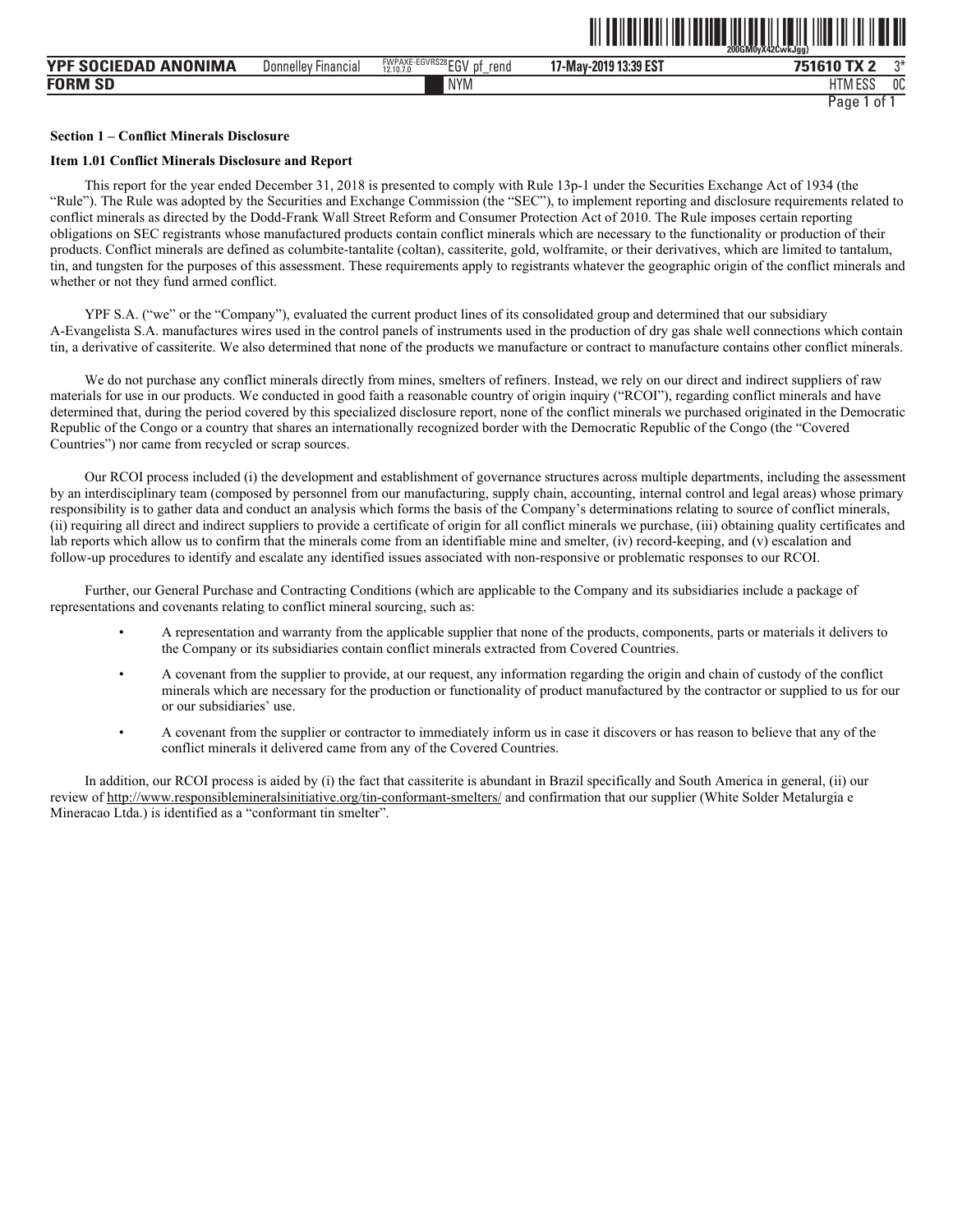|                      |                     |                               | III                   | 200GM0vX42CwITw6+ |    |
|----------------------|---------------------|-------------------------------|-----------------------|-------------------|----|
| YPF SOCIEDAD ANONIMA | Donnelley Financial | FWPAXE-EGVRS28 EGV pf<br>rena | 17-May-2019 13:39 EST | 751610 TX 3       | ∩¥ |
| <b>FORM SD</b>       |                     | <b>NYM</b>                    |                       | HTM ESS           | OC |

NYM HTM Page 1 of 1

Based on our RCOI process described above, we have determined that, during the period covered by this specialized disclosure report, we purchased tin from one Brazilian supplier, who in turn purchases is it directly from a smelter who extracts its own cassiterite in Brazil. These outside suppliers have provided us certificates of origin confirming that the tin we purchased was derived from cassiterite extracted in Brazil. We have also determined through our due diligence and knowledge of the market that the price and logistics for delivery of the tin we purchase is consistent with what we would expect for cassiterite extracted in Brazil.

This report is also available on our website at: *www.ypf.com/investors*.

#### **Item 1.02 Exhibit**

Not applicable.

#### **Section 2 – Exhibits**

#### **Item 2.01 Exhibits**

Not applicable.